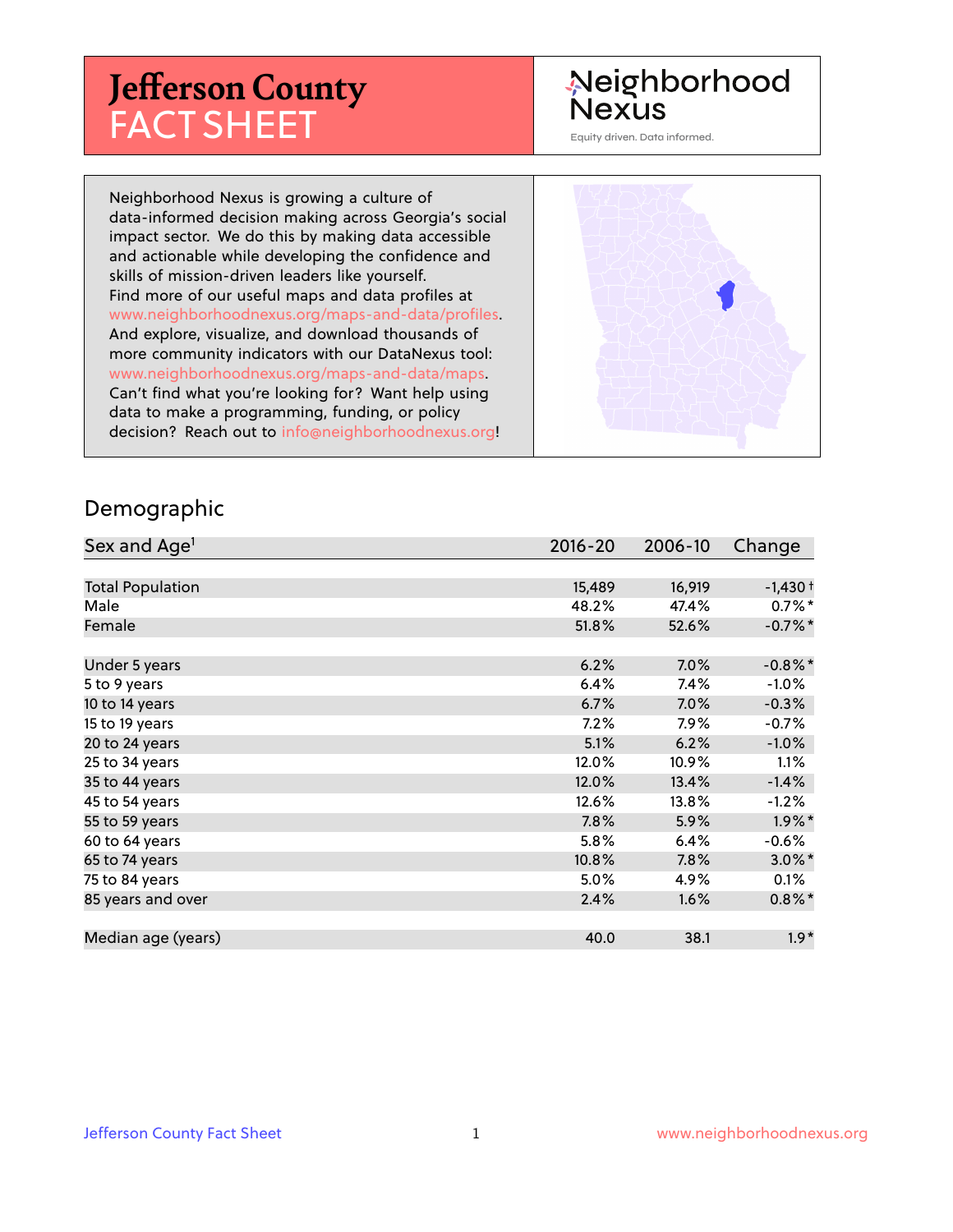# Demographic, continued...

| Race <sup>2</sup>                                            | $2016 - 20$ | 2006-10 | Change     |
|--------------------------------------------------------------|-------------|---------|------------|
| <b>Total population</b>                                      | 15,489      | 16,919  | $-1,430+$  |
| One race                                                     | 98.9%       | 99.8%   | $-0.9\%$ * |
| White                                                        | 43.7%       | 42.4%   | $1.3\%$ *  |
| <b>Black or African American</b>                             | 53.0%       | 55.9%   | $-2.9\%$ * |
| American Indian and Alaska Native                            | 0.1%        | 0.0%    | 0.1%       |
| Asian                                                        | 0.4%        | 0.1%    | $0.2%$ *   |
| Native Hawaiian and Other Pacific Islander                   | 0.0%        | 0.0%    | 0.0%       |
| Some other race                                              | 1.7%        | 1.3%    | 0.4%       |
| Two or more races                                            | 1.1%        | 0.2%    | $0.9\%$ *  |
| Race alone or in combination with other race(s) <sup>3</sup> | $2016 - 20$ | 2006-10 | Change     |
| Total population                                             | 15,489      | 16,919  | $-1,430+$  |
| White                                                        | 44.8%       | 42.7%   | $2.1\%$ *  |
| <b>Black or African American</b>                             | 53.5%       | 56.0%   | $-2.5%$ *  |
| American Indian and Alaska Native                            | 0.2%        | 0.1%    | 0.1%       |
| Asian                                                        | 0.5%        | 0.1%    | $0.3\%$ *  |
| Native Hawaiian and Other Pacific Islander                   | 0.0%        | 0.0%    | 0.0%       |
| Some other race                                              | 2.1%        | 1.3%    | 0.9%       |
| Hispanic or Latino and Race <sup>4</sup>                     | $2016 - 20$ | 2006-10 | Change     |
| <b>Total population</b>                                      | 15,489      | 16,919  | $-1,430+$  |
| Hispanic or Latino (of any race)                             | 3.9%        | 2.5%    | $1.4\%$ †  |
| Not Hispanic or Latino                                       | 96.1%       | 97.5%   | $-1.4%$ †  |
| White alone                                                  | 42.1%       | 41.3%   | 0.8%       |
| Black or African American alone                              | 52.8%       | 55.8%   | $-3.0\%$ * |
| American Indian and Alaska Native alone                      | 0.1%        | $0.0\%$ | 0.1%       |
| Asian alone                                                  | 0.4%        | 0.1%    | $0.2\%$ *  |
| Native Hawaiian and Other Pacific Islander alone             | 0.0%        | 0.0%    | 0.0%       |
| Some other race alone                                        | 0.0%        | 0.0%    | 0.0%       |
| Two or more races                                            | 0.6%        | 0.2%    | $0.4\%$ *  |
| U.S. Citizenship Status <sup>5</sup>                         | $2016 - 20$ | 2006-10 | Change     |
| Foreign-born population                                      | 349         | 274     | 75         |
| Naturalized U.S. citizen                                     | 40.4%       | 20.4%   | 20.0%      |
| Not a U.S. citizen                                           | 59.6%       | 79.6%   | $-20.0%$   |
| Citizen, Voting Age Population <sup>6</sup>                  | $2016 - 20$ | 2006-10 | Change     |
|                                                              |             |         |            |
| Citizen, 18 and over population                              | 11,630      | 12,346  | $-716*$    |
| Male                                                         | 47.2%       | 45.9%   | $1.2\%$ *  |
| Female                                                       | 52.8%       | 54.1%   | $-1.2%$ *  |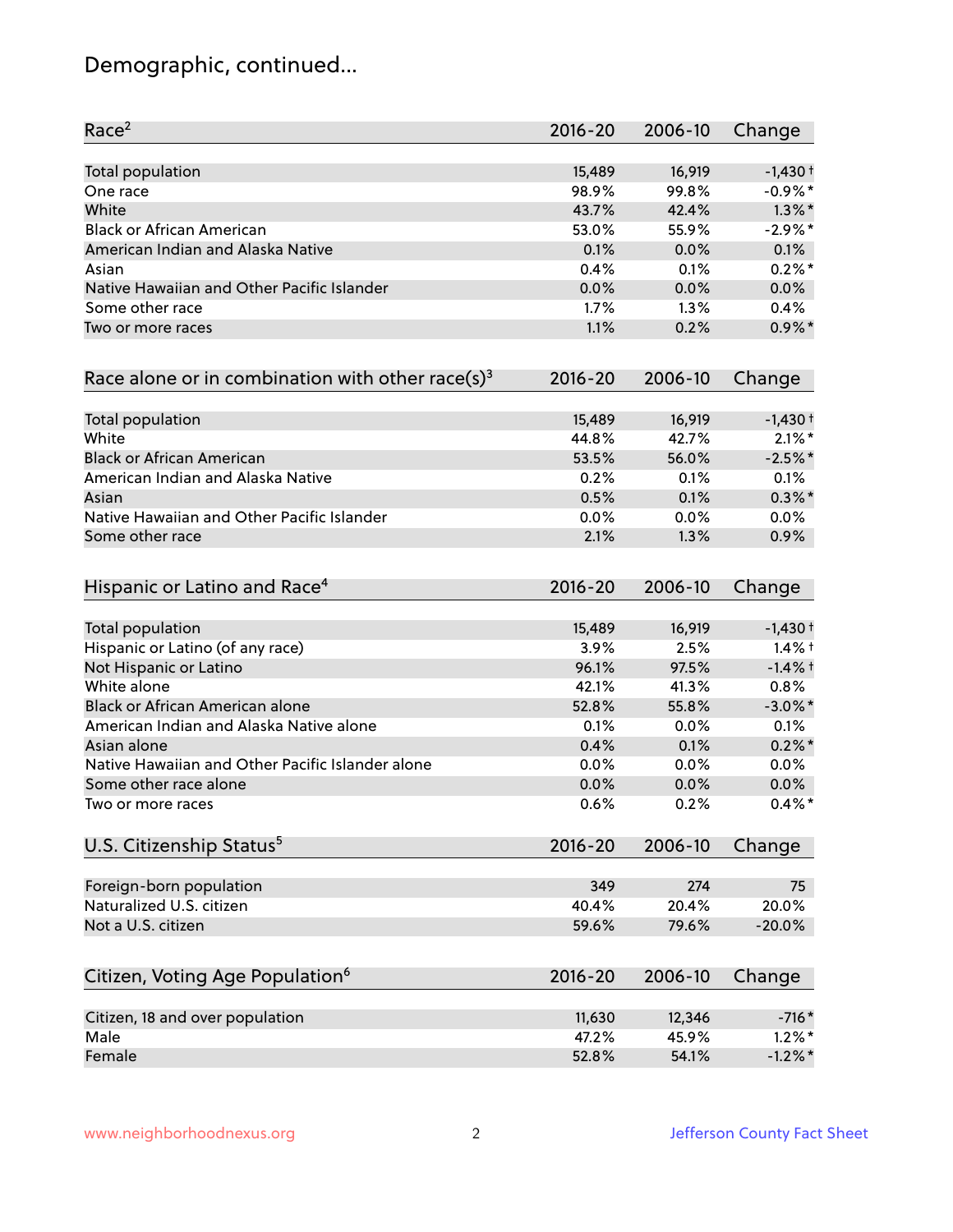#### Economic

| Income <sup>7</sup>                                 | $2016 - 20$ | 2006-10 | Change     |
|-----------------------------------------------------|-------------|---------|------------|
|                                                     |             |         |            |
| All households                                      | 5,583       | 6,281   | $-698*$    |
| Less than \$10,000                                  | 13.2%       | 17.0%   | $-3.8%$    |
| \$10,000 to \$14,999                                | 7.2%        | 9.0%    | $-1.9%$    |
| \$15,000 to \$24,999                                | 12.1%       | 17.9%   | $-5.8\%$ * |
| \$25,000 to \$34,999                                | 14.8%       | 13.4%   | 1.3%       |
| \$35,000 to \$49,999                                | 12.7%       | 14.0%   | $-1.2%$    |
| \$50,000 to \$74,999                                | 14.7%       | 13.9%   | 0.8%       |
| \$75,000 to \$99,999                                | 9.3%        | 10.4%   | $-1.2%$    |
| \$100,000 to \$149,999                              | 12.8%       | 3.3%    | $9.5%$ *   |
| \$150,000 to \$199,999                              | 1.9%        | 0.4%    | $1.5\%$ *  |
| \$200,000 or more                                   | 1.5%        | 0.6%    | $0.9\%$ *  |
| Median household income (dollars)                   | 37,009      | 29,268  | $7,741*$   |
| Mean household income (dollars)                     | 53,761      | 39,232  | 14,529*    |
| With earnings                                       | 70.0%       | 65.8%   | 4.1%       |
| Mean earnings (dollars)                             | 57,785      | 45,152  | 12,633*    |
| <b>With Social Security</b>                         | 44.7%       | 36.8%   | $7.9\%*$   |
| Mean Social Security income (dollars)               | 18,364      | 13,058  | 5,306*     |
| With retirement income                              | 18.8%       | 14.6%   | $4.1\%$ *  |
| Mean retirement income (dollars)                    | 18,466      | 13,647  | 4,819*     |
| With Supplemental Security Income                   | 6.4%        | 8.4%    | $-2.0%$    |
| Mean Supplemental Security Income (dollars)         | 9,152       | 6,734   | $2,418*$   |
| With cash public assistance income                  | 0.8%        | 1.3%    | $-0.5%$    |
| Mean cash public assistance income (dollars)        | 398         | 2,263   | $-1,865*$  |
| With Food Stamp/SNAP benefits in the past 12 months | 22.6%       | 16.6%   | $6.0\%$ *  |
|                                                     |             |         |            |
| Families                                            | 3,787       | 4,254   | $-467*$    |
| Less than \$10,000                                  | 11.4%       | 8.3%    | 3.0%       |
| \$10,000 to \$14,999                                | 1.6%        | 5.2%    | $-3.6\%$ * |
| \$15,000 to \$24,999                                | 9.4%        | 17.0%   | $-7.6%$ *  |
| \$25,000 to \$34,999                                | 12.7%       | 15.2%   | $-2.6%$    |
| \$35,000 to \$49,999                                | 14.6%       | 15.7%   | $-1.1%$    |
| \$50,000 to \$74,999                                | 18.0%       | 19.0%   | $-1.0%$    |
| \$75,000 to \$99,999                                | 11.4%       | 14.1%   | $-2.7%$    |
| \$100,000 to \$149,999                              | 16.3%       | 4.3%    | 12.0%*     |
| \$150,000 to \$199,999                              | 2.6%        | 0.6%    | $2.0\%$ *  |
| \$200,000 or more                                   | 2.1%        | 0.5%    | $1.6\%$ *  |
| Median family income (dollars)                      | 50,587      | 36,980  | 13,607*    |
| Mean family income (dollars)                        | 63,978      | 46,748  | 17,230*    |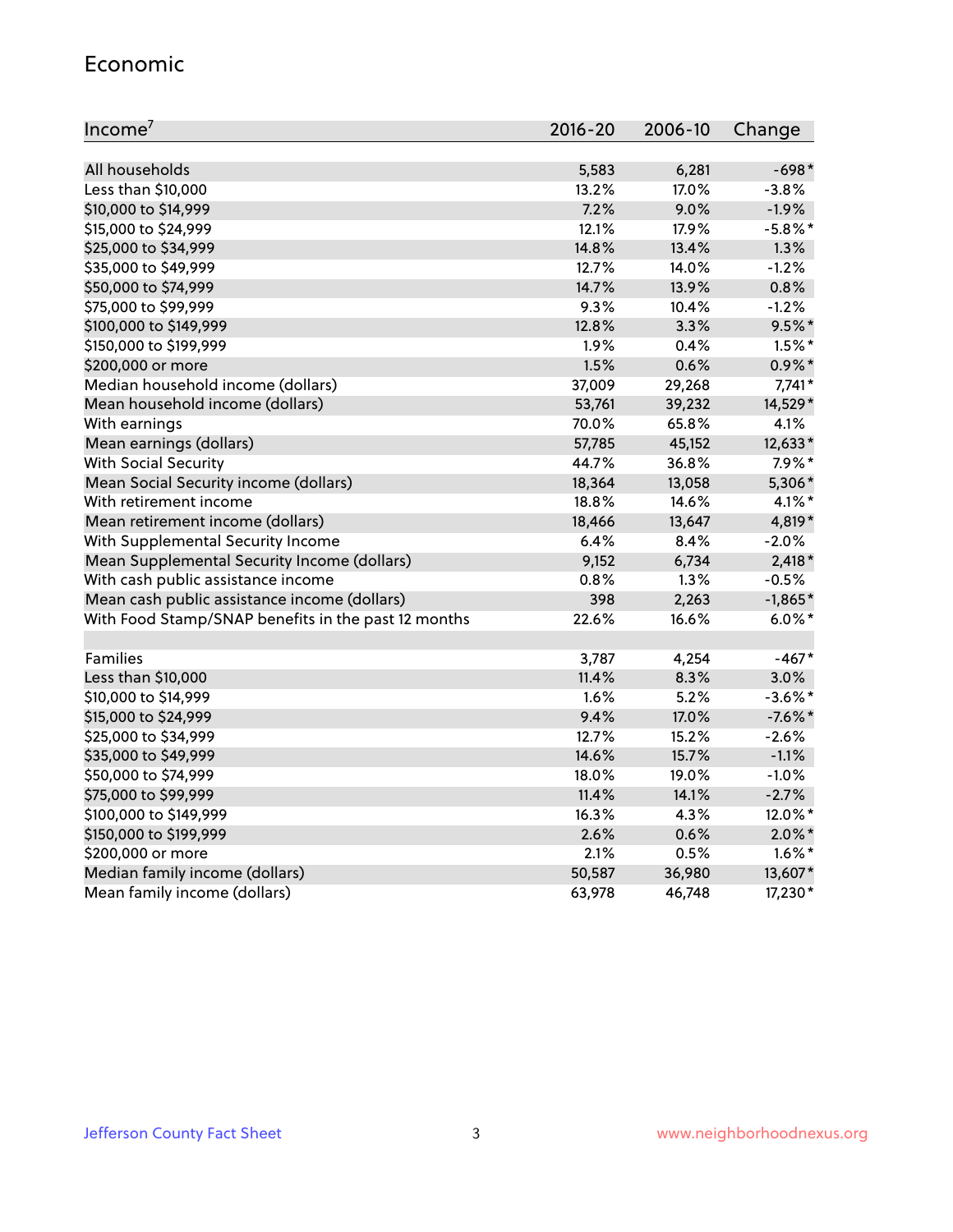### Economic, continued...

| Income, continued <sup>8</sup>                                        | $2016 - 20$ | 2006-10 | Change      |
|-----------------------------------------------------------------------|-------------|---------|-------------|
|                                                                       |             |         |             |
| Nonfamily households                                                  | 1,796       | 2,027   | $-231$      |
| Median nonfamily income (dollars)                                     | 21,603      | 13,966  | 7,637*      |
| Mean nonfamily income (dollars)                                       | 30,424      | 22,837  | 7,587*      |
| Median earnings for workers (dollars)                                 | 28,200      | 23,627  | $4,573*$    |
| Median earnings for male full-time, year-round workers<br>(dollars)   | 43,083      | 36,284  | 6,799*      |
| Median earnings for female full-time, year-round workers<br>(dollars) | 30,558      | 27,191  | $3,367*$    |
| Per capita income (dollars)                                           | 21,178      | 15,165  | $6,013*$    |
|                                                                       |             |         |             |
| Families and People Below Poverty Level <sup>9</sup>                  | 2016-20     | 2006-10 | Change      |
| <b>All families</b>                                                   | 17.3%       | 19.0%   | $-1.7%$     |
| With related children under 18 years                                  | 31.0%       | 30.3%   | 0.7%        |
| With related children under 5 years only                              | 40.3%       | 39.8%   | 0.4%        |
| Married couple families                                               | 7.1%        | 7.4%    | $-0.3%$     |
| With related children under 18 years                                  | 13.7%       | 9.5%    | 4.2%        |
| With related children under 5 years only                              | 1.5%        | 21.1%   | $-19.6%$    |
| Families with female householder, no husband present                  | 43.0%       | 41.8%   | 1.2%        |
| With related children under 18 years                                  | 56.0%       | 53.1%   | 2.9%        |
| With related children under 5 years only                              | 70.1%       | 71.8%   | $-1.7%$     |
|                                                                       |             |         |             |
| All people                                                            | 21.1%       | 26.9%   | $-5.8\%$ *  |
| Under 18 years                                                        | 37.7%       | 40.7%   | $-3.0%$     |
| Related children under 18 years                                       | 37.7%       | 40.4%   | $-2.6%$     |
| Related children under 5 years                                        | 52.4%       | 46.7%   | 5.6%        |
| Related children 5 to 17 years                                        | 33.0%       | 38.0%   | $-5.0%$     |
| 18 years and over                                                     | 15.9%       | 21.9%   | $-5.9%$ *   |
| 18 to 64 years                                                        | 17.6%       | 21.1%   | $-3.6%$     |
| 65 years and over                                                     | 10.6%       | 24.8%   | $-14.2\%$ * |
| People in families                                                    | 19.3%       | 24.1%   | $-4.8%$     |
| Unrelated individuals 15 years and over                               | 30.3%       | 43.0%   | $-12.7%$ *  |
|                                                                       |             |         |             |
| Non-Hispanic white people                                             | 10.2%       | 13.0%   | $-2.7%$     |
| Black or African-American people                                      | 29.5%       | 38.6%   | $-9.1\%$ *  |
| Asian people                                                          | 12.1%       | 0.0%    | 12.1%       |
| Hispanic or Latino people                                             | 24.8%       | 4.9%    | 19.9%*      |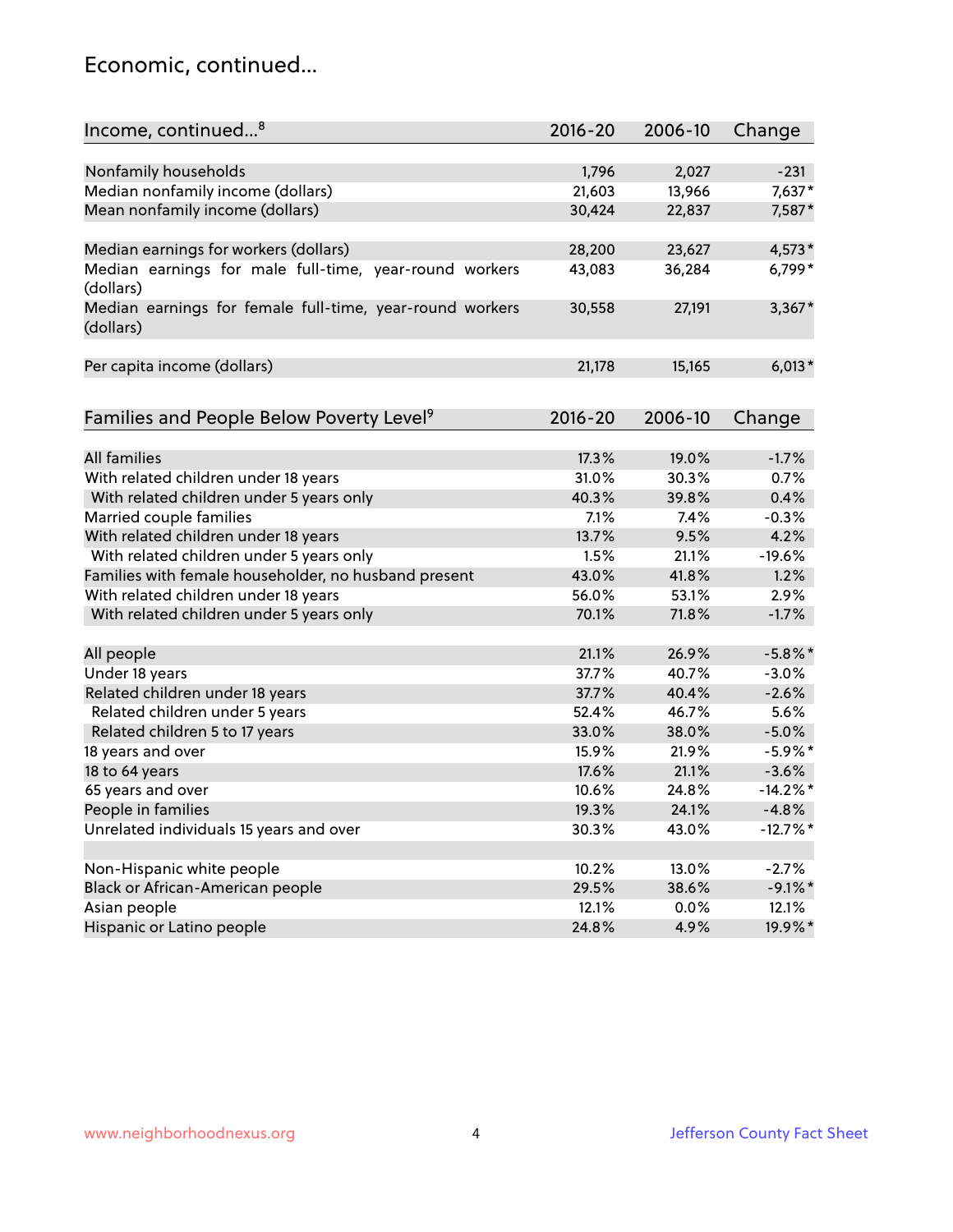# Employment

| Employment Status <sup>10</sup>                                                               | 2010        | 2020    | Change      |
|-----------------------------------------------------------------------------------------------|-------------|---------|-------------|
| In Labor Force                                                                                | 6,658       | 7,158   | 7,158       |
| <b>Unemployment Rate</b>                                                                      | 6.7%        | 14.1%   | $-7.4%$     |
|                                                                                               |             |         |             |
| Industry <sup>11</sup>                                                                        | $2016 - 20$ | 2006-10 | Change      |
| Civilian employed population 16 years and over                                                | 6,030       | 6,309   | $-279$      |
| Agriculture, forestry, fishing and hunting, and mining                                        | 6.8%        | 4.9%    | 2.0%        |
| Construction                                                                                  | 5.9%        | 7.2%    | $-1.4%$     |
| Manufacturing                                                                                 | 20.0%       | 19.1%   | 0.9%        |
| Wholesale trade                                                                               | 1.9%        | 3.0%    | $-1.1%$     |
| Retail trade                                                                                  | 11.9%       | 10.9%   | 1.0%        |
| Transportation and warehousing, and utilities                                                 | 10.1%       | 4.7%    | $5.4\%$ *   |
| Information                                                                                   | 0.8%        | 1.4%    | $-0.6%$     |
| Finance and insurance, and real estate and rental and leasing                                 | 3.9%        | 2.7%    | 1.2%        |
| Professional, scientific, and management, and administrative<br>and waste management services | 4.7%        | 3.4%    | 1.3%        |
| Educational services, and health care and social assistance                                   | 20.9%       | 24.4%   | $-3.5%$     |
| Arts, entertainment, and recreation, and accommodation and<br>food services                   | 3.8%        | 6.6%    | $-2.8\%$ *  |
| Other services, except public administration                                                  | 2.9%        | 3.2%    | $-0.3%$     |
| Public administration                                                                         | 6.5%        | 8.5%    | $-2.0%$     |
| Occupation <sup>12</sup>                                                                      | $2016 - 20$ | 2006-10 | Change      |
|                                                                                               |             |         |             |
| Civilian employed population 16 years and over                                                | 6,030       | 6,309   | $-279$      |
| Management, business, science, and arts occupations                                           | 31.1%       | 22.8%   | $8.3\%$ *   |
| Service occupations                                                                           | 12.0%       | 24.0%   | $-12.0\%$ * |
| Sales and office occupations                                                                  | 16.9%       | 21.6%   | $-4.6%$     |
| Natural<br>construction,<br>and<br>maintenance<br>resources,<br>occupations                   | 12.4%       | 11.4%   | 1.0%        |
| Production, transportation, and material moving occupations                                   | 27.6%       | 20.3%   | $7.3\%$ *   |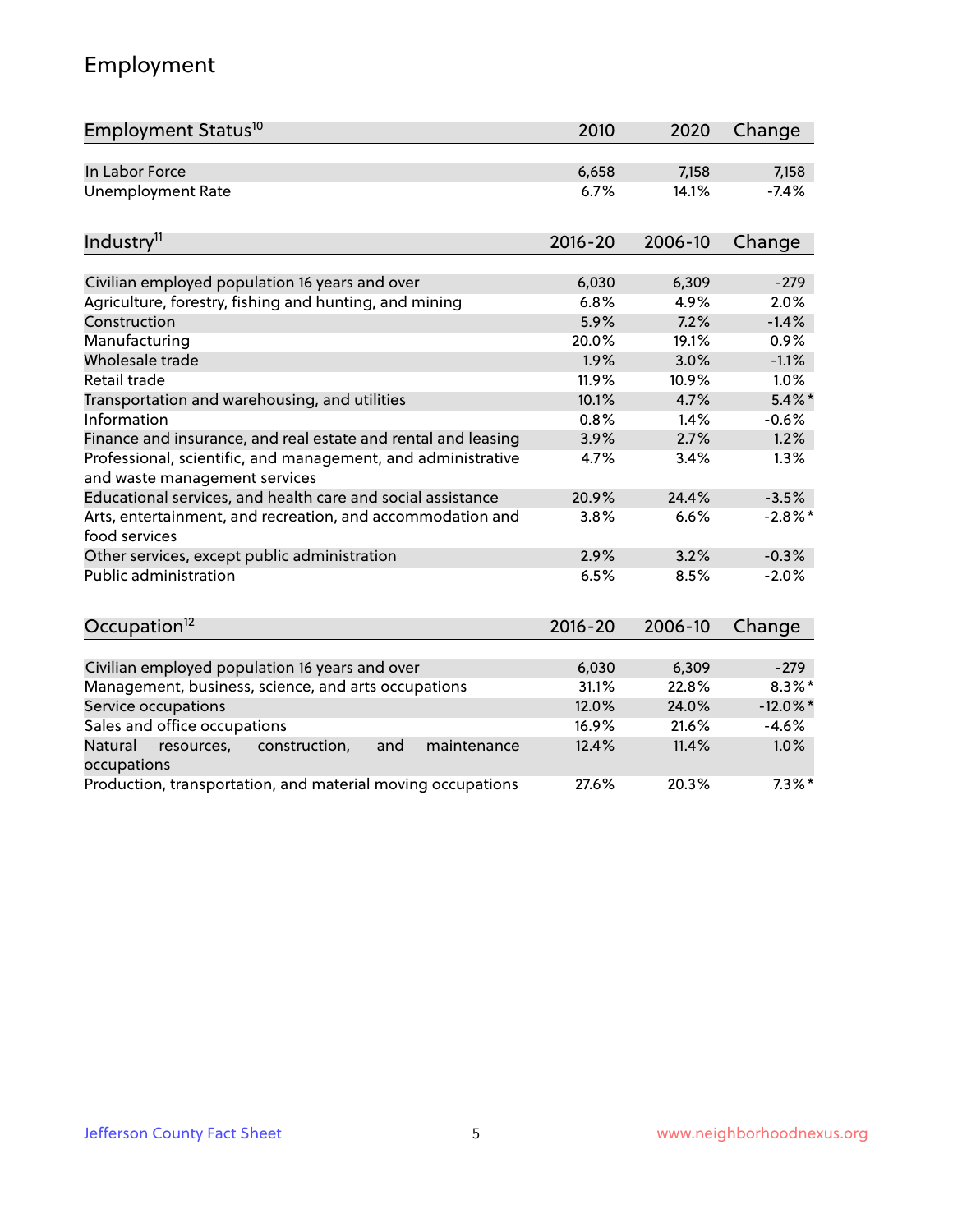# Employment, continued...

| Class of Worker <sup>13</sup>                          | $2016 - 20$ | 2006-10 | Change   |
|--------------------------------------------------------|-------------|---------|----------|
| Civilian employed population 16 years and over         | 6,030       | 6,309   | $-279$   |
| Private wage and salary workers                        | 78.6%       | 74.9%   | 3.7%     |
| Government workers                                     | 16.9%       | 19.9%   | $-3.0%$  |
| Self-employed in own not incorporated business workers | 4.3%        | 5.1%    | $-0.8%$  |
| Unpaid family workers                                  | 0.2%        | 0.1%    | 0.1%     |
|                                                        |             |         |          |
| Job Flows <sup>14</sup>                                | 2019        | 2010    | Change   |
| Total Jobs in county                                   | 4,562       | 4,595   | $-33$    |
| Held by residents of county                            | 44.7%       | 54.8%   | $-10.1%$ |
| Held by non-residents of county                        | 55.3%       | 45.2%   | 10.1%    |
|                                                        |             |         |          |
| Jobs by Industry Sector <sup>15</sup>                  | 2019        | 2010    | Change   |
| Total Jobs in county                                   | 4,562       | 4,595   | $-33$    |
| Goods Producing sectors                                | 35.9%       | 35.1%   | 0.8%     |
| Trade, Transportation, and Utilities sectors           | 19.2%       | 18.7%   | 0.6%     |
| All Other Services sectors                             | 44.9%       | 46.2%   | $-1.3%$  |
|                                                        |             |         |          |
| Total Jobs in county held by county residents          | 2,040       | 2,520   | $-480$   |
| <b>Goods Producing sectors</b>                         | 34.9%       | 34.8%   | 0.1%     |
| Trade, Transportation, and Utilities sectors           | 15.8%       | 13.1%   | 2.7%     |
| All Other Services sectors                             | 49.4%       | 52.1%   | $-2.8%$  |
| Jobs by Earnings <sup>16</sup>                         | 2019        | 2010    | Change   |
|                                                        |             |         |          |
| Total Jobs in county                                   | 4,562       | 4,595   | $-33$    |
| Jobs with earnings \$1250/month or less                | 25.0%       | 26.9%   | $-1.9%$  |
| Jobs with earnings \$1251/month to \$3333/month        | 39.9%       | 48.5%   | $-8.6%$  |
| Jobs with earnings greater than \$3333/month           | 35.1%       | 24.6%   | 10.5%    |
| Total Jobs in county held by county residents          | 2,040       | 2,520   | $-480$   |
| Jobs with earnings \$1250/month or less                | 27.7%       | 30.4%   | $-2.6%$  |
| Jobs with earnings \$1251/month to \$3333/month        | 43.0%       | 48.1%   | $-5.0\%$ |
| Jobs with earnings greater than \$3333/month           | 29.2%       | 21.6%   | 7.6%     |
|                                                        |             |         |          |
| Jobs by Age of Worker <sup>17</sup>                    | 2019        | 2010    | Change   |
|                                                        |             |         |          |
| Total Jobs in county                                   | 4,562       | 4,595   | $-33$    |
| Jobs with workers age 29 or younger                    | 19.8%       | 18.3%   | 1.5%     |
| Jobs with workers age 30 to 54                         | 50.0%       | 58.2%   | $-8.2%$  |
| Jobs with workers age 55 or older                      | 30.2%       | 23.5%   | 6.7%     |
| Total Jobs in county held by county residents          | 2,040       | 2,520   | $-480$   |
| Jobs with workers age 29 or younger                    | 19.2%       | 16.5%   | 2.7%     |
| Jobs with workers age 30 to 54                         | 48.3%       | 56.9%   | $-8.6%$  |
| Jobs with workers age 55 or older                      | 32.5%       | 26.6%   | 5.9%     |
|                                                        |             |         |          |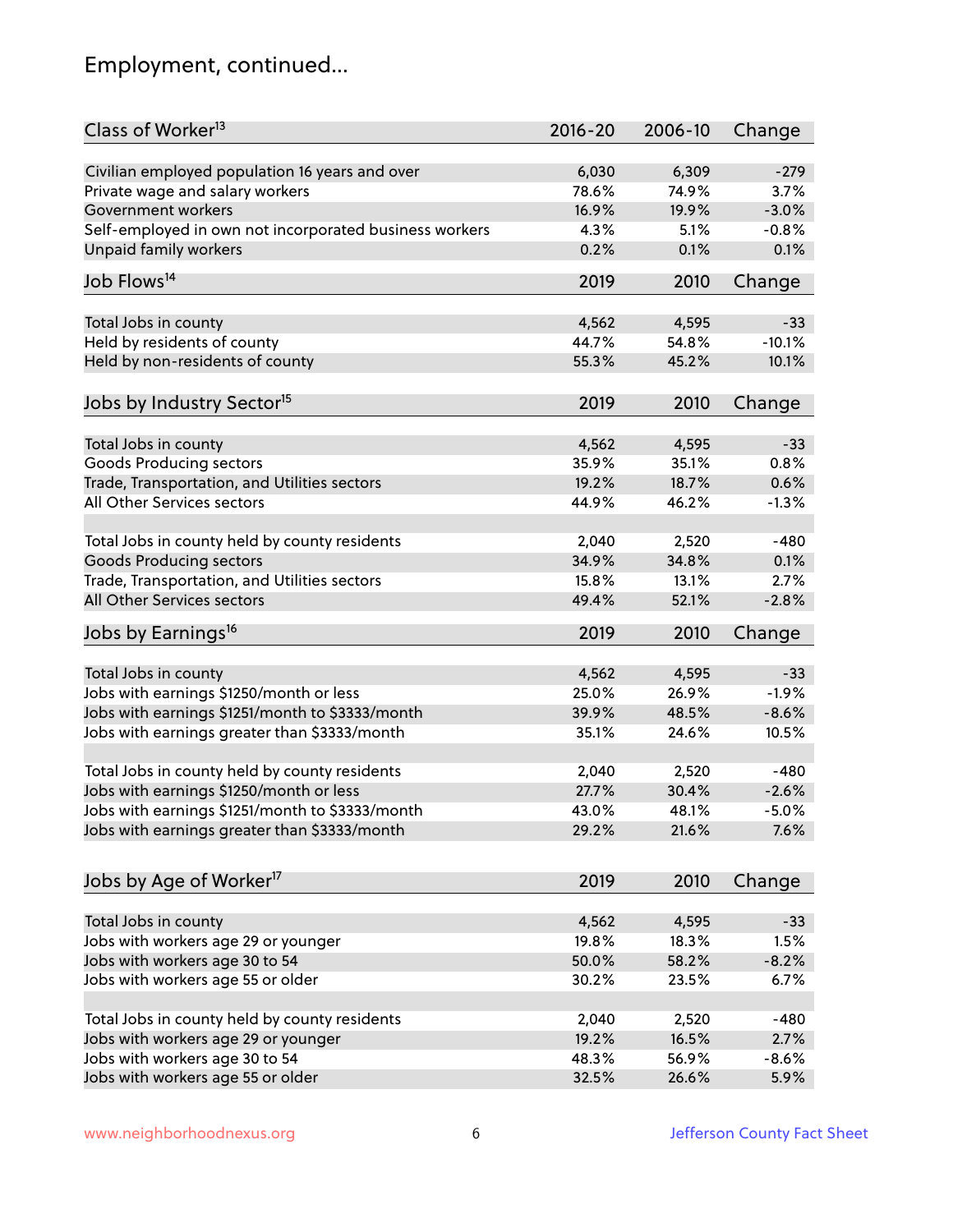#### Education

| Early Learning <sup>18</sup>                        |             |         | 2022      |
|-----------------------------------------------------|-------------|---------|-----------|
| Licensed Capacity of Early Learning Centers         |             |         | 341       |
| Licenced capacity per 1,000 children ages 0-4       |             |         | 345.8     |
| School Enrollment <sup>19</sup>                     | 2022        | 2010    | Change    |
|                                                     |             |         |           |
| <b>Enrolled in Public School</b>                    | 2,149       | 3,089   | $-940$    |
| White                                               | 19.6%       | 26.2%   | $-6.6%$   |
| <b>Black or African-American</b>                    | 70.7%       | 69.4%   | 1.3%      |
| Asian                                               | 0.2%        | 0.0%    | 0.2%      |
| Native American                                     | 0.1%        | 0.0%    | 0.1%      |
| Pacific Islander                                    | 0.0%        | 0.0%    | 0.0%      |
| <b>Biracial or Multi-Racial</b>                     | 2.1%        | 1.5%    | 0.7%      |
| Hispanic or Latino                                  | 7.3%        | 2.4%    | 4.8%      |
| Georgia Milestones: 3rd Grade Reading <sup>20</sup> |             |         | 2019      |
|                                                     |             |         |           |
| <b>Number of Students Tested</b>                    |             |         | 167       |
| Proficient or Distinguished                         |             |         | 20.4%     |
| Georgia Milestones: 8th Grade Math <sup>21</sup>    |             |         | 2019      |
| <b>Number of Students Tested</b>                    |             |         | 151       |
| Proficient or Distinguished                         |             |         | 20.5%     |
|                                                     |             |         |           |
| Graduation Rates <sup>22</sup>                      | 2021        | 2012    | Change    |
| Cohort                                              | 205         | 237     | $-32$     |
| <b>High School Graduation Rate</b>                  | 90.2%       | 67.1%   | 23.2%     |
|                                                     |             |         |           |
| Educational Attainment <sup>23</sup>                | $2016 - 20$ | 2006-10 | Change    |
| Population 25 years and over                        | 10,598      | 10,928  | $-330*$   |
| Less than 9th grade                                 | 8.1%        | 10.8%   | $-2.7%$   |
| 9th to 12th grade, no diploma                       | 13.4%       | 16.6%   | $-3.2%$   |
| High school graduate (includes equivalency)         | 40.3%       | 44.0%   | $-3.6%$   |
| Some college, no degree                             | 19.9%       | 15.7%   | 4.2%*     |
| Associate's degree                                  | 7.5%        | 4.2%    | $3.4\%$ * |
| Bachelor's degree                                   | 8.5%        | 6.2%    | $2.3\%$ * |
| Graduate or professional degree                     | 2.2%        | 2.5%    | $-0.4%$   |
|                                                     |             |         |           |
| Percent high school graduate or higher              | 78.5%       | 72.6%   | $5.9\%*$  |
| Percent bachelor's degree or higher                 | 10.7%       | 8.7%    | 2.0%      |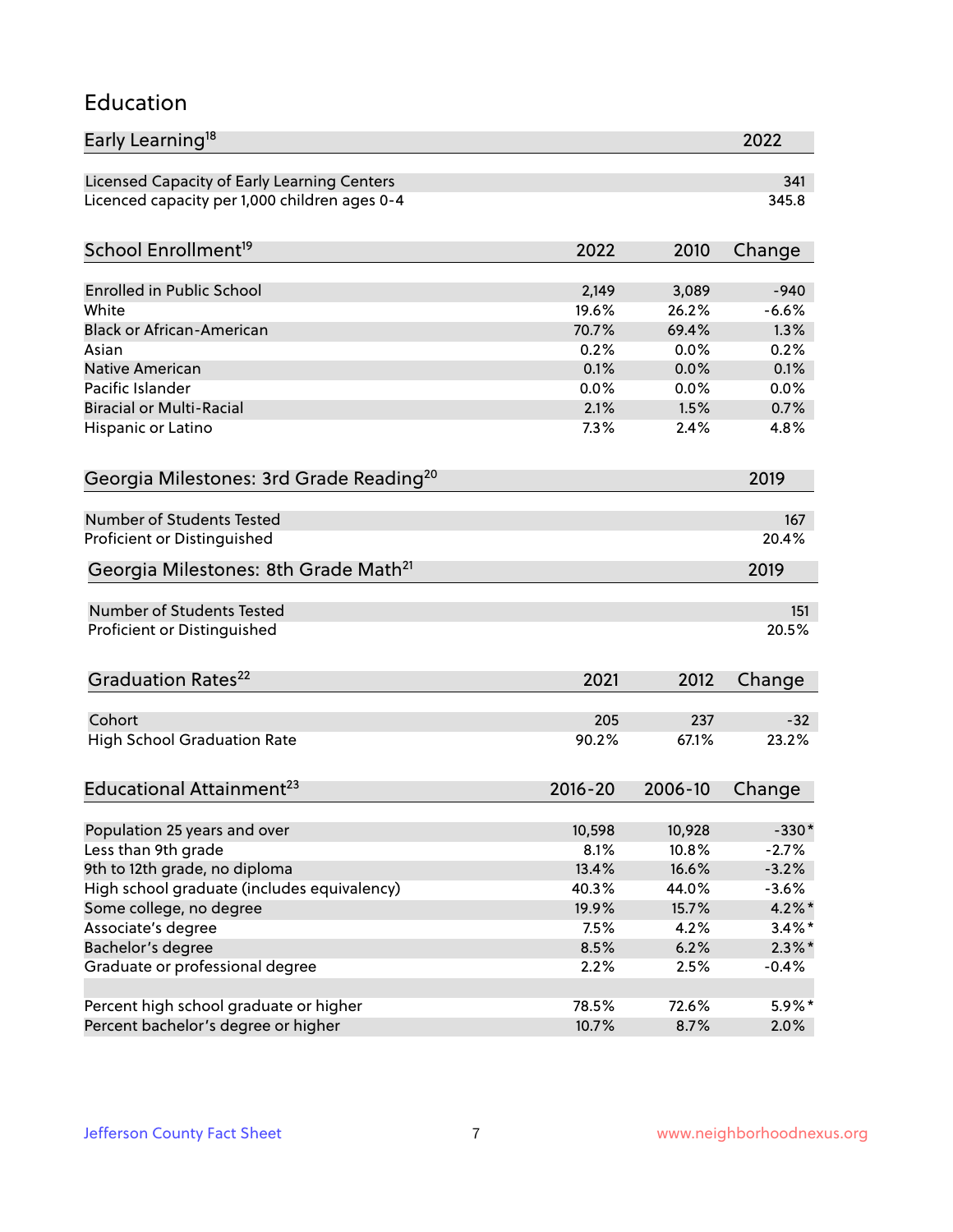### Housing

| Households by Type <sup>24</sup>                     | $2016 - 20$ | 2006-10 | Change     |
|------------------------------------------------------|-------------|---------|------------|
|                                                      |             |         |            |
| <b>Total households</b>                              | 5,583       | 6,281   | $-698*$    |
| Family households (families)                         | 67.8%       | 67.7%   | 0.1%       |
| With own children under 18 years                     | 27.7%       | 26.5%   | 1.2%       |
| Married-couple family                                | 43.7%       | 43.6%   | 0.1%       |
| With own children of the householder under 18 years  | 14.8%       | 15.9%   | $-1.1%$    |
| Male householder, no wife present, family            | 6.7%        | 3.3%    | $3.5\%$ *  |
| With own children of the householder under 18 years  | 2.2%        | 0.6%    | $1.6\%$ *  |
| Female householder, no husband present, family       | 17.4%       | 20.9%   | $-3.5%$    |
| With own children of the householder under 18 years  | 10.6%       | 10.0%   | 0.6%       |
| Nonfamily households                                 | 32.2%       | 32.3%   | $-0.1%$    |
| Householder living alone                             | 28.0%       | 30.0%   | $-2.0%$    |
| 65 years and over                                    | 13.8%       | 16.7%   | $-2.9%$    |
|                                                      |             |         |            |
| Households with one or more people under 18 years    | 33.9%       | 33.0%   | 0.9%       |
| Households with one or more people 65 years and over | 35.3%       | 31.5%   | $3.8\%$ *  |
|                                                      |             |         |            |
| Average household size                               | 2.68        | 2.64    | 0.04       |
| Average family size                                  | 3.31        | 3.33    | $-0.02$    |
|                                                      |             |         |            |
| Housing Occupancy <sup>25</sup>                      | $2016 - 20$ | 2006-10 | Change     |
|                                                      |             |         |            |
| Total housing units                                  | 7,266       | 7,327   | $-61$      |
| Occupied housing units                               | 76.8%       | 85.7%   | $-8.9\%$ * |
| Vacant housing units                                 | 23.2%       | 14.3%   | 8.9%*      |
|                                                      |             |         |            |
| Homeowner vacancy rate                               | 1.9         | 1.7     | 0.2        |
| Rental vacancy rate                                  | 6.0         | 4.3     | 1.6        |
|                                                      |             |         |            |
| Units in Structure <sup>26</sup>                     | $2016 - 20$ | 2006-10 | Change     |
|                                                      |             |         |            |
| Total housing units                                  | 7,266       | 7,327   | $-61$      |
| 1-unit, detached                                     | 59.4%       | 65.2%   | $-5.9\%$ * |
| 1-unit, attached                                     | 0.3%        | 0.9%    | $-0.6%$    |
| 2 units                                              | 4.9%        | 4.4%    | 0.5%       |
| 3 or 4 units                                         | 2.9%        | 1.1%    | $1.8\%$ *  |
| 5 to 9 units                                         | 1.9%        | 4.0%    | $-2.1\%$ * |
| 10 to 19 units                                       | 0.6%        | 0.0%    | 0.6%       |
| 20 or more units                                     | 0.3%        | 1.0%    | $-0.7%$    |
| Mobile home                                          | 29.7%       | 23.3%   | $6.4\%$ *  |
| Boat, RV, van, etc.                                  |             |         |            |
|                                                      | 0.1%        | 0.0%    | 0.1%       |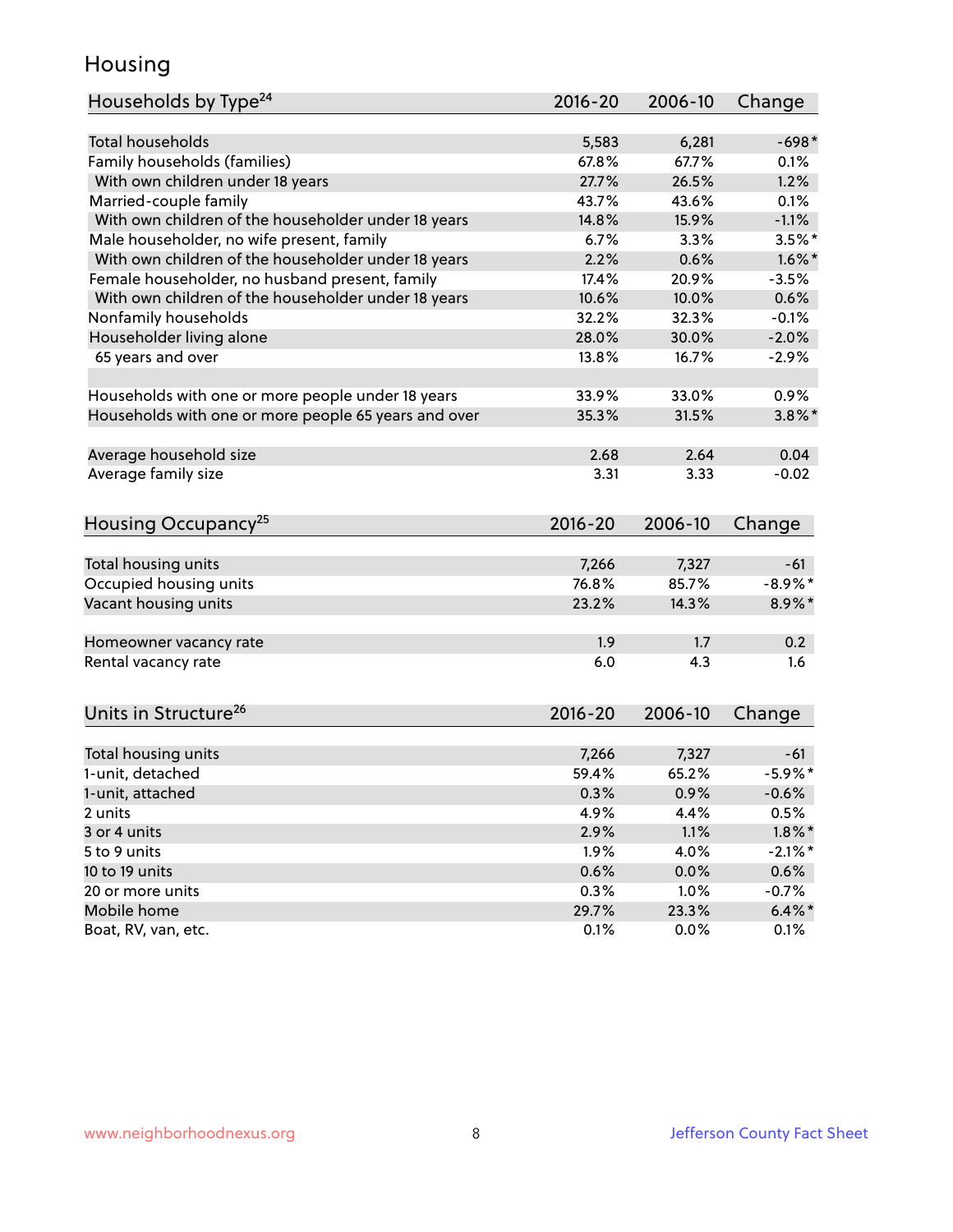# Housing, Continued...

| Year Structure Built <sup>27</sup>             | 2016-20     | 2006-10 | Change      |
|------------------------------------------------|-------------|---------|-------------|
| Total housing units                            | 7,266       | 7,327   | $-61$       |
| Built 2014 or later                            | 1.9%        | (X)     | (X)         |
| Built 2010 to 2013                             | 3.5%        | (X)     | (X)         |
| Built 2000 to 2009                             | 11.8%       | 6.0%    | $5.8\%$ *   |
| Built 1990 to 1999                             | 15.2%       | 15.4%   | $-0.2%$     |
| Built 1980 to 1989                             | 15.2%       | 15.1%   | 0.2%        |
| Built 1970 to 1979                             | 16.2%       | 21.5%   | $-5.3\%$ *  |
| Built 1960 to 1969                             | 11.9%       | 13.0%   | $-1.0%$     |
| Built 1950 to 1959                             | 8.1%        | 11.7%   | $-3.7\%$ *  |
| Built 1940 to 1949                             | 4.1%        | 6.0%    | $-1.9%$     |
| Built 1939 or earlier                          | 12.2%       | 11.4%   | 0.8%        |
| Housing Tenure <sup>28</sup>                   | $2016 - 20$ | 2006-10 | Change      |
| Occupied housing units                         | 5,583       | 6,281   | $-698*$     |
| Owner-occupied                                 | 63.9%       | 70.9%   | $-7.1\%$ *  |
| Renter-occupied                                | 36.1%       | 29.1%   | $7.1\%$ *   |
| Average household size of owner-occupied unit  | 2.64        | 2.57    | $0.08*$     |
| Average household size of renter-occupied unit | 2.74        | 2.80    | $-0.06$     |
| Residence 1 Year Ago <sup>29</sup>             | 2016-20     | 2006-10 | Change      |
| Population 1 year and over                     | 15,125      | 16,785  | $-1,660*$   |
| Same house                                     | 88.3%       | 87.2%   | 1.1%        |
| Different house in the U.S.                    | 11.6%       | 12.7%   | $-1.1%$     |
| Same county                                    | 6.0%        | 6.9%    | $-0.9%$     |
| Different county                               | 5.6%        | 5.8%    | $-0.2%$     |
| Same state                                     | 5.0%        | 4.6%    | 0.4%        |
| Different state                                | 0.6%        | 1.1%    | $-0.6%$     |
| Abroad                                         | 0.1%        | 0.1%    | $-0.0%$     |
| Value of Housing Unit <sup>30</sup>            | $2016 - 20$ | 2006-10 | Change      |
| Owner-occupied units                           | 3,565       | 4,454   | $-889*$     |
| Less than \$50,000                             | 27.4%       | 26.0%   | 1.5%        |
| \$50,000 to \$99,999                           | 29.7%       | 43.9%   | $-14.2\%$ * |
| \$100,000 to \$149,999                         | 17.3%       | 13.4%   | $3.9\%$ *   |
| \$150,000 to \$199,999                         | 13.0%       | 7.8%    | $5.2\%$ *   |
| \$200,000 to \$299,999                         | 7.3%        | 6.8%    | 0.5%        |
| \$300,000 to \$499,999                         | 2.9%        | 1.9%    | 1.0%        |
| \$500,000 to \$999,999                         | 2.2%        | 0.1%    | 2.1%        |
| \$1,000,000 or more                            | 0.3%        | 0.3%    | $-0.0%$     |
| Median (dollars)                               | 85,600      | 74,500  | 11,100*     |
| Mortgage Status <sup>31</sup>                  | 2016-20     | 2006-10 | Change      |
| Owner-occupied units                           | 3,565       | 4,454   | $-889*$     |
| Housing units with a mortgage                  | 37.4%       | 48.5%   | $-11.2\%$ * |
| Housing units without a mortgage               | 62.6%       | 51.5%   | $11.2\%$ *  |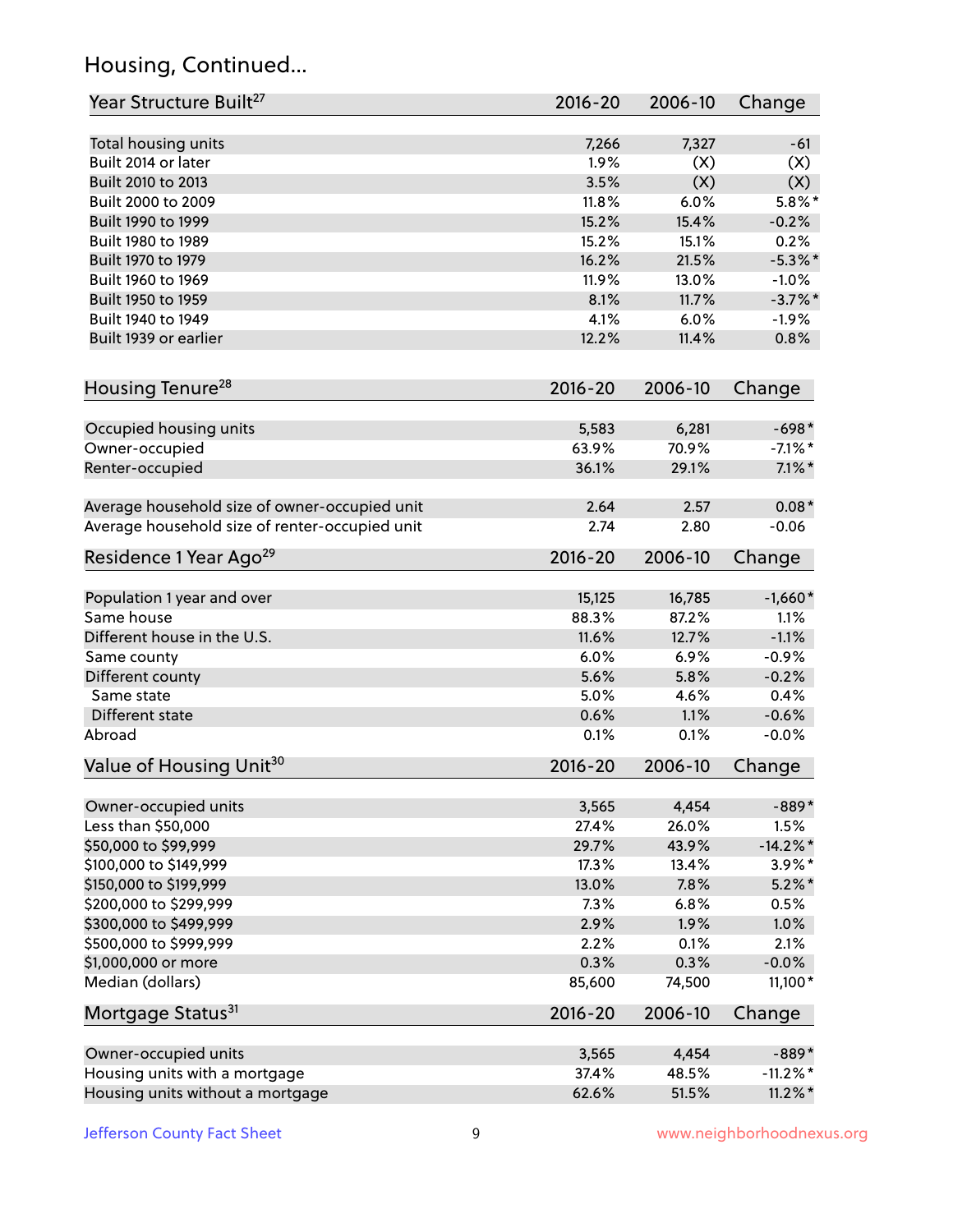# Housing, Continued...

| Selected Monthly Owner Costs <sup>32</sup>                                            | 2016-20 | 2006-10 | Change     |
|---------------------------------------------------------------------------------------|---------|---------|------------|
| Housing units with a mortgage                                                         | 1,332   | 2,161   | $-829*$    |
| Less than \$300                                                                       | 0.0%    | 0.0%    | $0.0\%$    |
| \$300 to \$499                                                                        | 1.7%    | 6.6%    | $-5.0\%$ * |
| \$500 to \$999                                                                        | 49.7%   | 55.4%   | $-5.7%$    |
| \$1,000 to \$1,499                                                                    | 32.3%   | 22.9%   | $9.4\%$ *  |
| \$1,500 to \$1,999                                                                    | 11.1%   | 8.8%    | 2.3%       |
| \$2,000 to \$2,999                                                                    | 4.7%    | 5.9%    | $-1.1%$    |
| \$3,000 or more                                                                       | 0.5%    | 0.4%    | 0.1%       |
| Median (dollars)                                                                      | 982     | 898     | $84*$      |
| Housing units without a mortgage                                                      | 2,233   | 2,293   | $-60$      |
| Less than \$150                                                                       | 6.1%    | 4.7%    | 1.5%       |
| \$150 to \$249                                                                        | 15.6%   | 19.6%   | $-4.0%$    |
| \$250 to \$349                                                                        | 23.2%   | 27.6%   | $-4.4%$    |
| \$350 to \$499                                                                        | 29.2%   | 28.1%   | 1.1%       |
| \$500 to \$699                                                                        | 18.6%   | 17.0%   | 1.6%       |
| \$700 or more                                                                         | 7.2%    | 3.0%    | $4.2\%$ *  |
| Median (dollars)                                                                      | 377     | 342     | 35         |
| Household Income <sup>33</sup>                                                        |         |         |            |
| Housing units with a mortgage (excluding units where<br>SMOCAPI cannot be computed)   | 1,331   | 2,112   | $-781*$    |
| Less than 20.0 percent                                                                | 58.8%   | 39.6%   | 19.2%*     |
| 20.0 to 24.9 percent                                                                  | 8.9%    | 13.8%   | $-4.9%$    |
| 25.0 to 29.9 percent                                                                  | 5.0%    | 10.2%   | $-5.1%$    |
| 30.0 to 34.9 percent                                                                  | 8.5%    | 10.7%   | $-2.2%$    |
| 35.0 percent or more                                                                  | 18.8%   | 25.8%   | $-7.0%$    |
| Not computed                                                                          | 1       | 49      | $-48$      |
| Housing unit without a mortgage (excluding units where<br>SMOCAPI cannot be computed) | 2,197   | 2,224   | $-27$      |
| Less than 10.0 percent                                                                | 48.8%   | 25.4%   | 23.4%*     |
| 10.0 to 14.9 percent                                                                  | 22.2%   | 22.2%   | $-0.0%$    |
| 15.0 to 19.9 percent                                                                  | 14.6%   | 11.2%   | 3.4%       |
| 20.0 to 24.9 percent                                                                  | 4.4%    | 7.8%    | $-3.4%$    |
| 25.0 to 29.9 percent                                                                  | 1.1%    | 10.4%   | $-9.2%$ *  |
| 30.0 to 34.9 percent                                                                  | 0.7%    | 6.9%    | $-6.2\%$ * |
| 35.0 percent or more                                                                  | 8.1%    | 16.1%   | $-8.0\%$ * |
| Not computed                                                                          | 36      | 69      | $-33$      |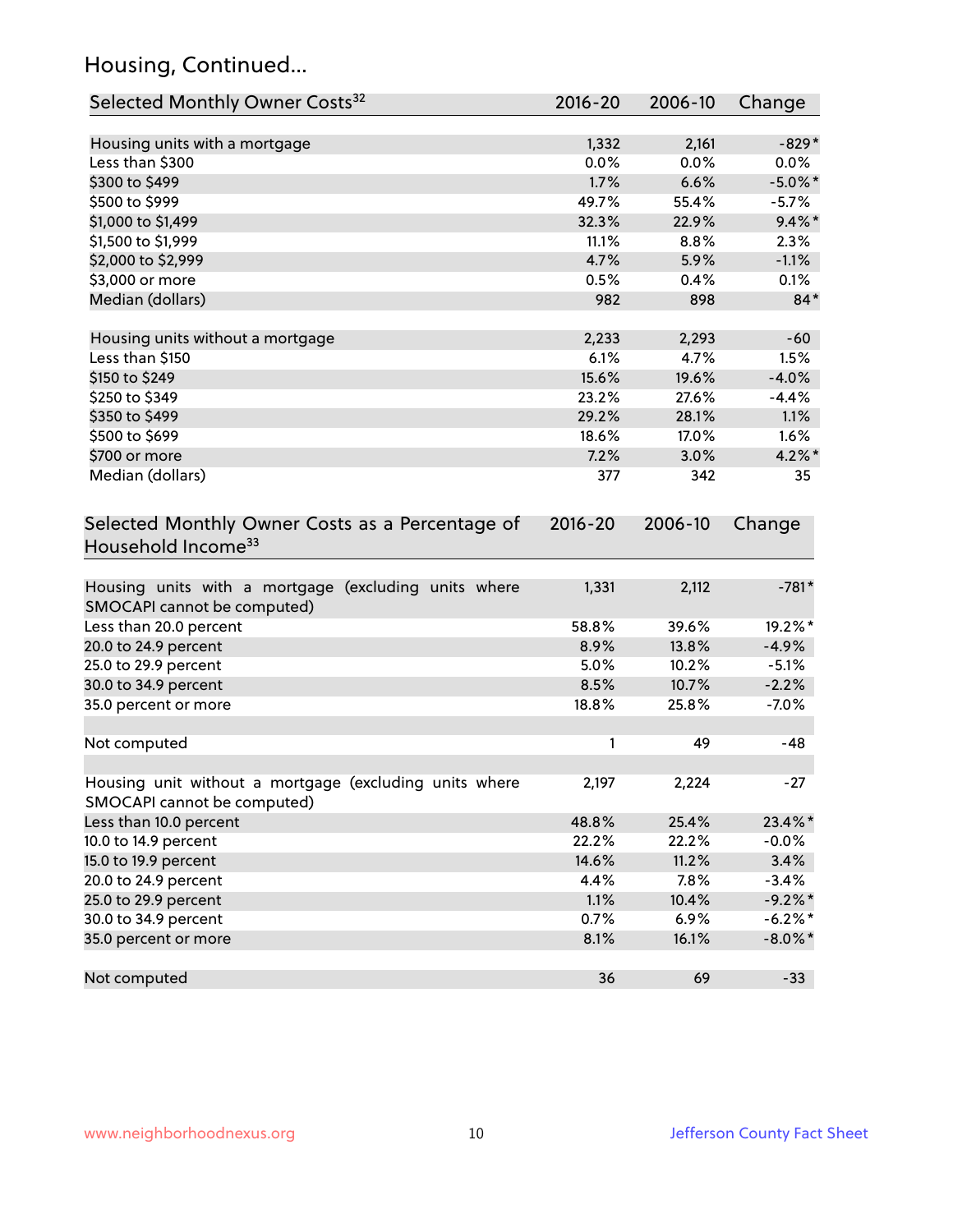# Housing, Continued...

| Gross Rent <sup>34</sup>                                                       | 2016-20     | 2006-10 | Change      |
|--------------------------------------------------------------------------------|-------------|---------|-------------|
|                                                                                |             |         |             |
| Occupied units paying rent                                                     | 1,886       | 1,403   | 483*        |
| Less than \$200                                                                | $7.9\%$     | 3.8%    | $4.1\%$ *   |
| \$200 to \$499                                                                 | 31.7%       | 57.7%   | $-26.0\%$ * |
| \$500 to \$749                                                                 | 43.3%       | 27.9%   | 15.5%*      |
| \$750 to \$999                                                                 | 9.5%        | 9.6%    | $-0.1%$     |
| \$1,000 to \$1,499                                                             | 7.5%        | 1.1%    | 6.4%        |
| \$1,500 to \$1,999                                                             | 0.0%        | 0.0%    | 0.0%        |
| \$2,000 or more                                                                | 0.2%        | $0.0\%$ | 0.2%        |
| Median (dollars)                                                               | 575         | 450     | $125*$      |
| No rent paid                                                                   | 132         | 424     | $-292*$     |
| Gross Rent as a Percentage of Household Income <sup>35</sup>                   | $2016 - 20$ | 2006-10 | Change      |
| Occupied units paying rent (excluding units where GRAPI<br>cannot be computed) | 1,848       | 1,374   | $474*$      |
| Less than 15.0 percent                                                         | 25.9%       | 17.4%   | 8.5%        |
| 15.0 to 19.9 percent                                                           | 9.4%        | 14.7%   | $-5.3%$     |
| 20.0 to 24.9 percent                                                           | 6.7%        | 10.6%   | $-3.8%$     |
| 25.0 to 29.9 percent                                                           | 10.9%       | 3.3%    | $7.6\%$ *   |
| 30.0 to 34.9 percent                                                           | 7.9%        | 14.3%   | $-6.4%$     |
| 35.0 percent or more                                                           | 39.2%       | 39.7%   | $-0.6%$     |
| Not computed                                                                   | 170         | 453     | $-283*$     |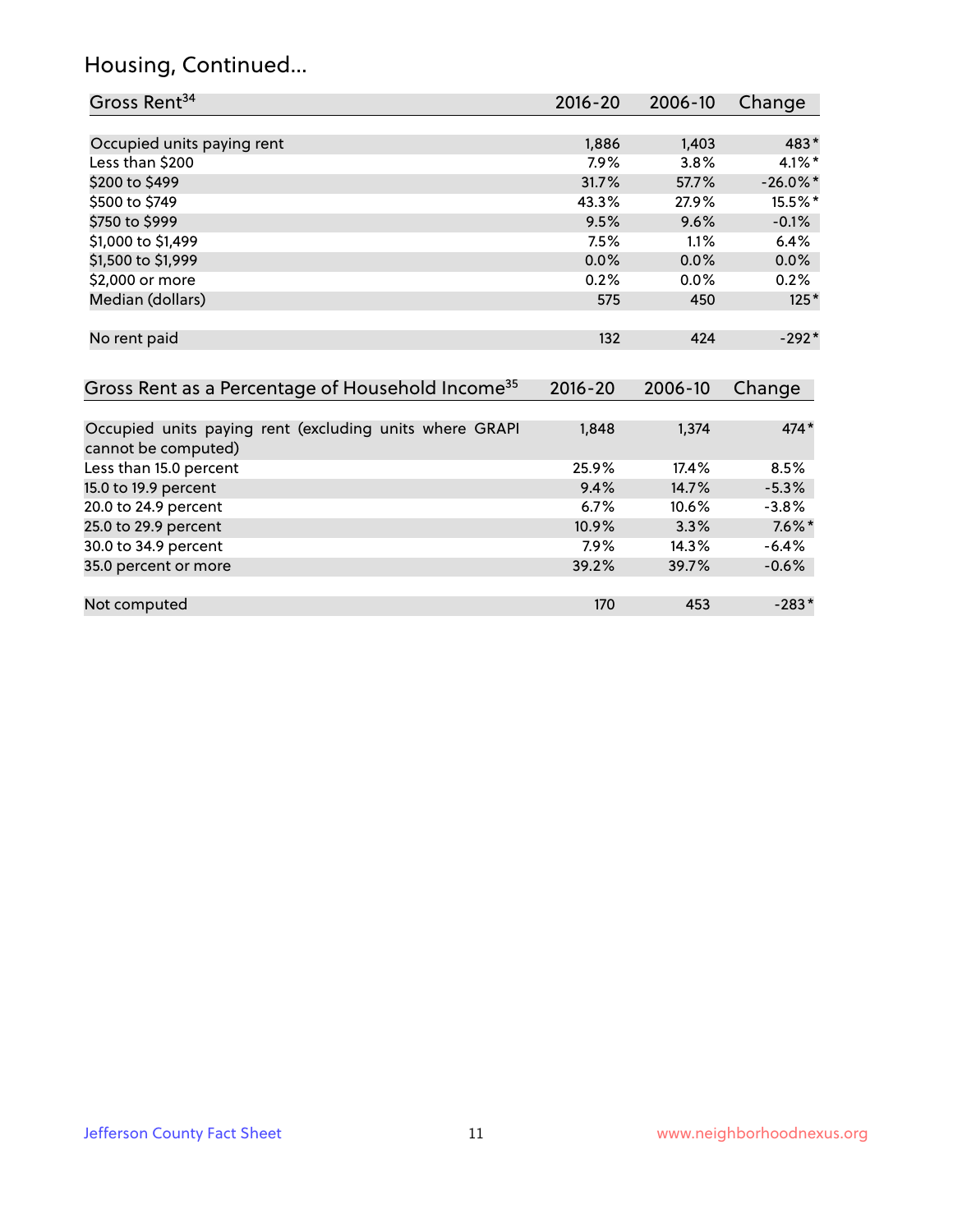# Community Involvement

| Voter Registration and Turnout <sup>36</sup> | 2020   |
|----------------------------------------------|--------|
|                                              |        |
| Active registered voters                     | 11,210 |
| Number voted in Presidential election        | 7.613  |
| Percent voted in Presidential election       | 67.9%  |

# Transportation

| Commuting to Work <sup>37</sup>           | 2016-20     | 2006-10 | Change     |
|-------------------------------------------|-------------|---------|------------|
|                                           |             |         |            |
| Workers 16 years and over                 | 5,996       | 6,248   | $-252$     |
| Car, truck, or van - drove alone          | 84.4%       | 80.5%   | $3.9\%$ *  |
| Car, truck, or van - carpooled            | 11.2%       | 12.3%   | $-1.1%$    |
| Public transportation (excluding taxicab) | 0.1%        | 0.2%    | $-0.2%$    |
| Walked                                    | 1.5%        | 3.5%    | $-2.0%$    |
| Other means                               | 0.6%        | 1.5%    | $-0.9\%$   |
| Worked at home                            | 2.2%        | 2.0%    | 0.3%       |
| Mean travel time to work (minutes)        | 29.8        | 21.9    | $7.9*$     |
| Vehicles Available <sup>38</sup>          | $2016 - 20$ | 2006-10 | Change     |
| Occupied housing units                    | 5,583       | 6,281   | $-698*$    |
| No vehicles available                     | 11.7%       | 12.5%   | $-0.8%$    |
| 1 vehicle available                       | 32.8%       | 31.3%   | 1.6%       |
| 2 vehicles available                      | 27.4%       | 34.7%   | $-7.3\%$ * |
| 3 or more vehicles available              | 28.0%       | 21.5%   | $6.5%$ *   |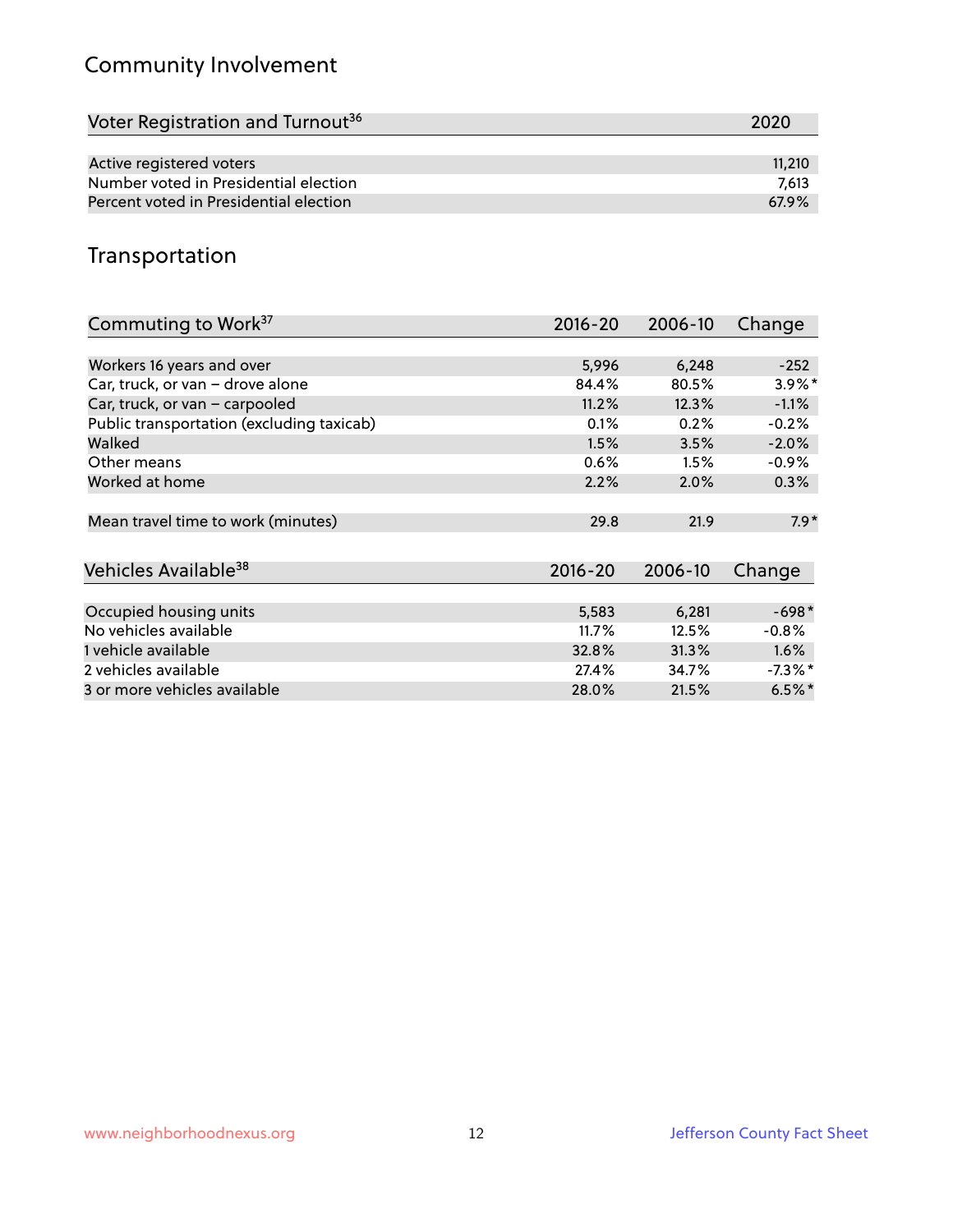#### Health

| Health Insurance coverage <sup>39</sup> | 2016-20 |
|-----------------------------------------|---------|
|-----------------------------------------|---------|

| Civilian Noninstitutionalized Population                | 15,042 |
|---------------------------------------------------------|--------|
| With health insurance coverage                          | 87.4%  |
| With private health insurance coverage                  | 50.7%  |
| With public health coverage                             | 47.4%  |
| No health insurance coverage                            | 12.6%  |
| Civilian Noninstitutionalized Population Under 19 years | 3,925  |
| No health insurance coverage                            | 5.6%   |
| Civilian Noninstitutionalized Population 19 to 64 years | 8,431  |
| In labor force:                                         | 5,548  |
| Employed:                                               | 5,184  |
| With health insurance coverage                          | 82.2%  |
| With private health insurance coverage                  | 32.4%  |
| With public coverage                                    | 5.8%   |
| No health insurance coverage                            | 17.8%  |
| Unemployed:                                             | 364    |
| With health insurance coverage                          | 42.6%  |
| With private health insurance coverage                  | 32.4%  |
| With public coverage                                    | 20.9%  |
| No health insurance coverage                            | 57.4%  |
| Not in labor force:                                     | 2,883  |
| With health insurance coverage                          | 81.6%  |
| With private health insurance coverage                  | 37.5%  |
| With public coverage                                    | 49.6%  |
| No health insurance coverage                            | 18.4%  |

| <b>Health Factors</b> | <b>Most Recent</b> |
|-----------------------|--------------------|
|                       |                    |

| Premature Death (YPLL before age 75 per 100,000 population, age-adjusted) <sup>40</sup> | 11,935.9 |
|-----------------------------------------------------------------------------------------|----------|
| Average number of Physically Unhealthy Days <sup>41</sup>                               | 5.6      |
| Average number of Mentally Unhealthy Days <sup>42</sup>                                 | 5.9      |
| Low Birthweight Births <sup>43</sup>                                                    | 11.7%    |
| Diabetes Prevalence <sup>44</sup>                                                       | 16.0%    |
| HIV Prevalence (per 100,000 population) <sup>45</sup>                                   | 397.4    |
| Rate, Deduplicated ER Visits for Asthma, Ages 0-17 <sup>46</sup>                        | 1,227.5  |